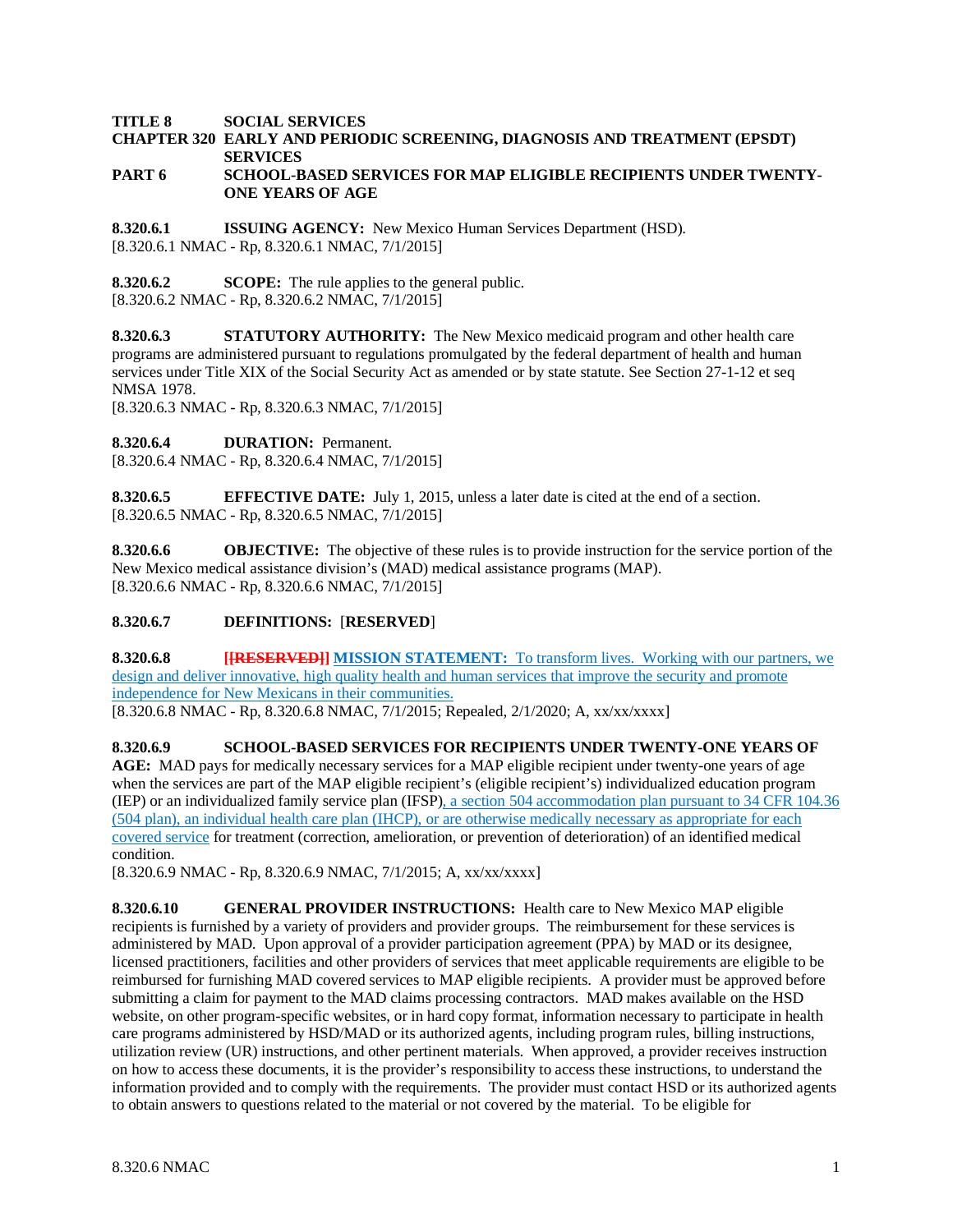reimbursement, a provider must adhere to the provisions of the MAD PPA and all applicable statutes, regulations, rules, and executive orders. MAD or its selected claims processing contractor issues payment to a provider using the electronic funds transfer (EFT) only. Providers must supply necessary information in order for payment to be made. Services must be provided within the scope of the practice and licensure for each agency, each rendering provider within that agency and each individual provider. Services must be in compliance with the statutes, rules and regulations of his or her practitioner's applicable practice board and act. Providers must be eligible for reimbursement as described in 8.310.3 NMAC.

[8.320.6.10 NMAC - Rp, 8.320.6.10 NMAC, 7/1/2015]

## **8.320.6.11 ELIGIBLE PROVIDERS:**

A. Upon approval of a New Mexico MAD PPA by MAD or its designee, local education agencies (LEAs), regional educational cooperatives (RECs), and other state-funded educational agencies (SFEAs) that meet specified requirements are eligible to be reimbursed for furnishing services to an eligible recipient. The LEA, REC, or other SFEA must enter into a governmental services agreement (GSA) with HSD and abide by the terms and conditions of it.

**B.** The following individual service providers must be employed by, or under contract to, the LEA, REC, or other SFEA when furnishing treatment and meet other specified qualification criteria:

- **(1)** physical therapists (PT);
- **(2)** physical therapy assistants working under the supervision of a MAD enrolled PT;
- **(3)** occupational therapists (OT);

**(4)** occupational therapy assistants working under the supervision of a MAD enrolled licensed occupational therapist;

**(5)** speech and language pathologists (SLP) and clinical fellows;

**(6)** apprentices in speech-language (ASL) working under the supervision of a MAD enrolled licensed speech therapist; supervision for those providers listed in Paragraphs (1) - (6) above must adhere to the requirements of the practitioner's applicable licensing board;

- **(7)** audiologists;
- **(8)** licensed nutritionists or registered dieticians;
- **(9)** case managers meeting one of the following requirements:

**(a)** bachelor's degree in social work, counseling, psychology, nursing or a related health or social services field from an accredited institution;

- **(b)** one year experience serving medically-at-risk children or adolescents; or
- **(c)** a licensed registered (RN).
- **(10)** psychologists meeting one of the following requirements:

**(a)** psychologists (Ph.D., Psy.D., or Ed.D.); or

**(b)** master's level practitioners licensed by the New Mexico psychologist examiners board as psychologist associates or licensed by PED as school psychologists and working under the supervision of a MAD enrolled licensed psychiatrist or a licensed psychologist (Ph.D., Psy.D., or Ed.D.) or a PED level 3 independent school psychologist, as applicable;

**(c)** supervision of psychologist associates and school psychologists must adhere to the requirements of the practitioner's applicable licensing board.

- **(11)** social work practitioners meeting one of the following requirements:
	- **(a)** licensed independent social worker (LISW); or

**(b)** licensed master social worker (LMSW) or licensed baccalaureate social worker (LBSW) and working under the supervision of a MAD enrolled licensed independent social worker (LISW) or licensed psychologist (Ph.D., Psy.D., Ed.D.) or other supervisor approved by the New Mexico board of social work examiners;

**(i)** services provided by licensed master social workers (LMSW) and licensed baccalaureate social workers (LBSW) must be within the scope of their practice respectively and supervised and periodically evaluated;

**(ii)** an eligible recipient receiving services from an LMSW or LBSW must be diagnosed by the practitioner's supervisor; the diagnosis must be documented in the MAP eligible recipient's record with the signature of the supervisor.

**(12)** licensed counselors or therapists meeting one of the following requirements:

- **(a)** licensed professional clinical mental health counselor (LPCC); or
- **(b)** licensed marriage and family therapist (LMFT); or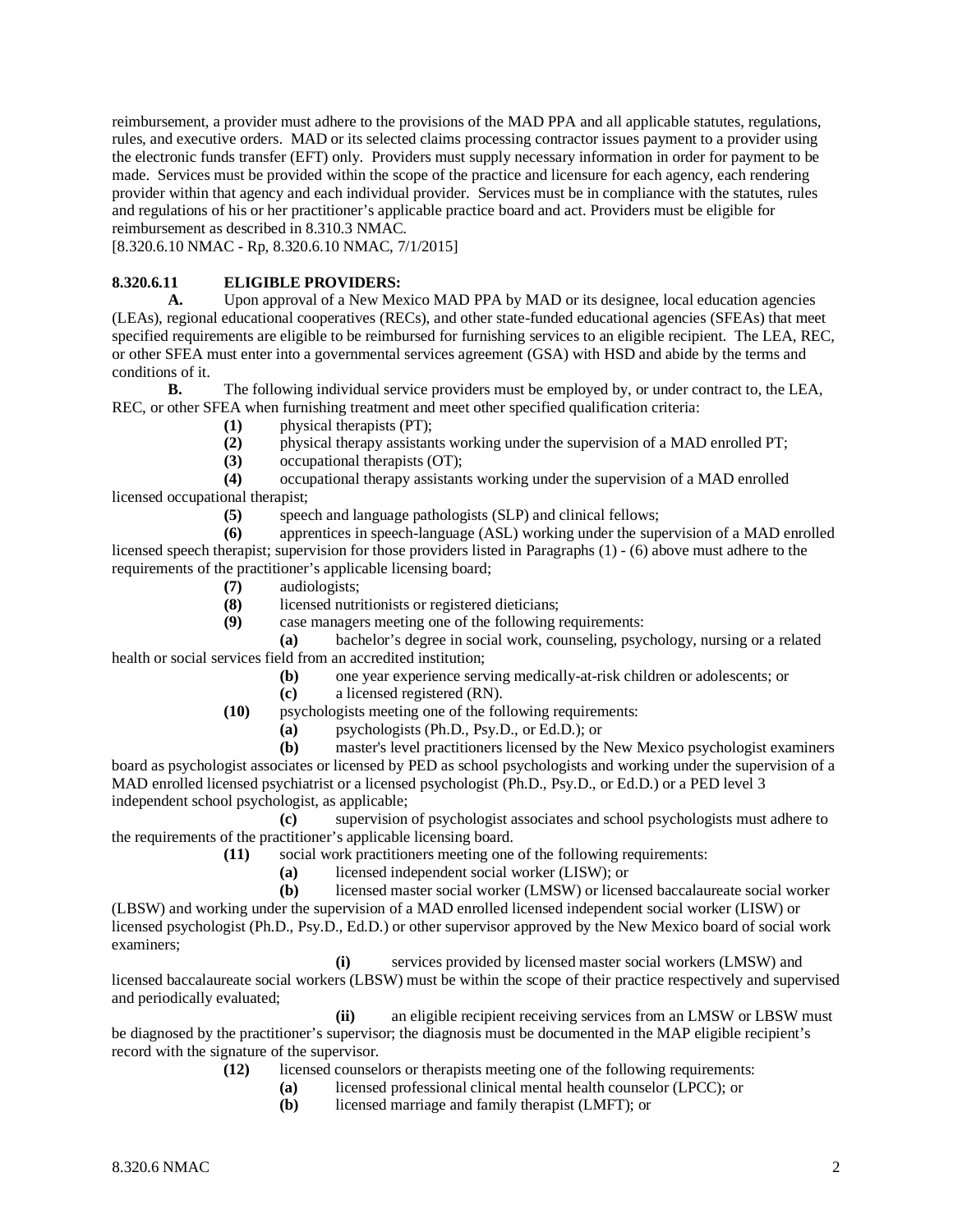**(c)** licensed mental health counselor (LMHC) or licensed professional mental health counselor (LPC) and working under the supervision of a MAD enrolled licensed psychiatrist, a licensed psychologist (Ph.D., Psy.D., or Ed.D.), licensed professional clinical mental health counselor (LPCC), licensed marriage and family therapist (LMFT), or licensed independent social worker (LISW);

**(i)** supervision of licensed mental health counselors (LMHC) and licensed professional mental health counselors (LPC) must adhere to the requirements of the practitioner's applicable licensing board;

**(ii)** an eligible recipient receiving services from a LMHC or LPC must be diagnosed by the practitioner's supervisor; the diagnosis must be documented in the eligible recipient's record with the signature of the supervisor.

**(d)** licensed associate marriage and family therapist (LAMFT); supervision of

LAMFTs must adhere to the requirements of the practitioner's applicable licensing board; **(13)** licensed psychiatric clinical nurse specialist (CNS);

(14) physicians and psychiatrists licensed by the board of medical examiners[-]; or registered nurse (RN), licensed practical nurse (LPN) or unlicensed school per registered nurse (RN), licensed practical nurse (LPN) or unlicensed school personnel

providing delegated nursing services in accordance with the New Mexico board of nursing under the supervision of a RN.

**C.** For a LEA, REC, or other SFEA that employs a RN or a licensed practical nurse (LPN) not as a case worker, each is under the oversight of the department of health's (DOH) district health officer, as provided by state statue (Section 24-1-4 NMSA 1978). A LPN must work under the supervision of a RN who is a PED licensed school nurse.

**D.** As applicable, each provider must be licensed by the public education department (PED) when such licensure exists.

**E.** As applicable, each provider must be licensed by its specific regulation and licensing division (RLD)'s board of practice or by PED.

[8.320.6.11 NMAC - Rp, 8.320.6.11 NMAC, 7/1/2015; A, 2/1/2020; A, xx/xx/xxxx]

# **8.320.6.12 PROVIDER RESPONSIBILITIES:**

### **A. General responsibilities:**

**(1)** A provider who furnishes services to an eligible recipient must comply with all terms and conditions of his or her MAD PPA and the MAD New Mexico administrative code (NMAC) rules.

billed.

**(2)** A provider must verify that an individual is an eligible recipient at the time services are

**(3)** A provider must appoint a program liaison and backup alternate for each LEA, REC or other SFEA, who will be responsible for receiving and disbursing all communication, information and guidelines from HSD regarding the MAD school-based services program, including information on, but not limited to, direct services and administrative claiming.

# **B. Documentation requirements:**

**(1)** A provider must maintain all records necessary to fully disclose the nature, quality, amount and medical necessity of services billed to a MAP eligible recipient who is currently receiving MAD services or has received MAD school-based services in the past that are or were part of the eligible recipient's IEP, [ $\leftrightarrow$ ] IFSP, 504 plan, IHCP or other care plan. Payment for services billed to MAD that are not substantiated in the eligible recipient's records are subject to recoupment. Documentation must be retained for at least six years from the date of payment or until ongoing audit issues are resolved, whichever is longer; see 8.302.2 NMAC.

(2) For services covered under this rule, complete copies of the eligible recipient's IEP, [ $\Theta$ F] IFSP, 504 plan, IHCP or other care plan with the individualized treatment plan (ITP) portions of the IEP, [or] IFSP, 504 plan, IHCP or other care plan must be maintained as part of the required records. Those records must clearly indicate that the MAD school-based service is a part of the eligible recipient's IEP, [ $\Theta$ F] IFSP, 504 plan, IHCP or other care plan.

**(3)** Documents in the MAP eligible recipient's file must include:

**(a)** the IEP, IFSP, 504 plan, IHCP or other care plan with the ITP [or the IFSP with

the ITP];

**(b)** evaluation performed by the provider or the annual and current present level of performance or other determination of medical necessity;

**(c)** annual PCP notification or documentation of a good faith effort for services provided through an IEP/IFSP;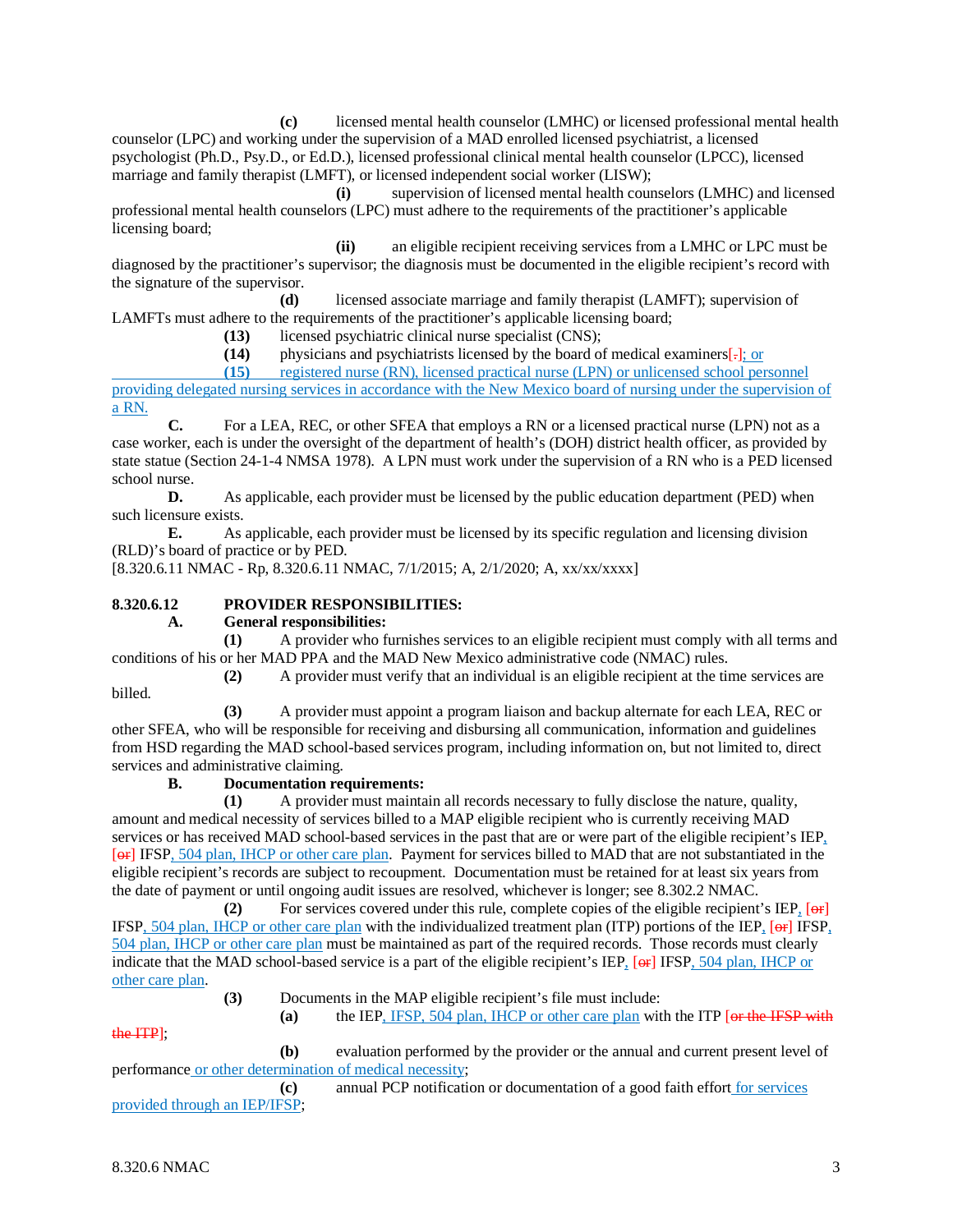**(d)** treatment notes that relate directly to the IEP,  $[**or**]$  IFSP, 504 plan, IHCP or other care plan goals and objectives specific to each MAP eligible recipient; and

**(e)** billing information recorded in units of time; see 8.302.2 NMAC.

**C. Record availability:** The provider must upon request promptly furnish to HSD, the secretary of the federal department of health and human services, or the state medicaid fraud control unit any information required in this rule, including the eligible recipient and employee records, and any information regarding payments claimed by the provider furnishing services. Failure to provide records on request may result in a denial of claims. [8.320.6.12 NMAC - Rp, 8.320.6.12 NMAC, 7/1/2015; A, xx/xx/xxxx]

**8.320.6.13 COVERED SERVICES:** MAD covers the following services when medically necessary and rendered as part of an eligible recipient's IEP,  $\overline{[\Theta_F]}$  IFSP, 504 plan, IHCP or other care plan by specified providers in school settings.

**A.** For services in Subsections A - E of 8.320.6.13 NMAC, a provider must first develop and then update the eligible recipient's present level of performance for each of his or her IEP or IFSP cycles. 504 plans, IHCPs or other care plans should be reviewed annually to establish ongoing medical necessity for services. MAD requires the following elements be included in the provider's treatment notes:

**(1)** the specific activity provided to the MAP eligible recipient for each date of service billed;

**(2)** a description of the level of engagement and the ability of the eligible recipient for each date of service billed; and

**(3)** the outcomes of session on the impact on the eligible recipient's exceptionality for each date of service billed.

**B.** To be reimbursed for a MAD school-based service, all of the requirements in this subsection must be met.

**(1)** Services must be medically necessary and must meet the needs specified in his or her IEP, [ $\Theta$ F] IFSP, 504 plan, IHCP or other care plan. The services must be necessary for the treatment of the eligible recipient's specific identified condition.

**(2)** The ITP portion of the IEP, [or] IFSP, 504 plan, IHCP or other care plan must be developed in conjunction with the appropriate qualified PT, OT, SLP, audiologist, RN, or behavioral health provider listed in 8.320.6.11 NMAC.

**(3)** The LEA, REC or other SFEA must complete a MAD specified good faith effort to notify the eligible recipient's PCP of the services to be provided under an IEP or IFSP.

**(4)** Frequency and duration of services billed may not exceed those specified in the eligible recipient's IEP, [ $\Theta$ F] IFSP, 504 plan, IHCP or other care plan.

**(5)** Reimbursement is made directly to the LEA, REC, or other SFEA when therapy, licensed nutritionists or registered dieticians, transportation, case manager, or nurse providers furnish services under contract to the LEA, REC, or other SFEA.

**C. Therapy services:** MAD covers physical, occupational, audiological and speech evaluations, and therapy required for treatment of an identified medical condition that is part of an eligible recipient's ITP.

**D. Nutritional assessment and counseling:** MAD covers nutritional assessment and counseling when rendered by a licensed nutritionist or dietician for an eligible recipient who has been referred for a nutritional need when part of his or her ITP. A nutritional assessment consists of an evaluation of the nutritional needs of the eligible recipient based upon appropriate biochemical, anthropometric, physical, and dietary data, including a recommendation for appropriate nutritional intake.

**E. Transportation services:** MAD covers transportation services for an eligible recipient who must travel from his or her school to receive a covered service from a MAD provider when the service is unavailable in the school setting and when the service is medically necessary and are part of the eligible recipient's IEP or IFSP; see 8.324.7 NMAC. MAD covers transportation to and from the school on the date a medically necessary MAD school-based service is rendered in the school setting for an eligible recipient who has a disability.

**(1)** MAD school-based services are billed on the specific day on which transportation is rendered and are part of the ITP portion of his or her IEP or IFSP.

**(2)** The eligible recipient requires transportation in a vehicle adapted to serve his or her needs that are part of the ITP portion of his or her IEP or IFSP.

**(3)** Transportation occurs in a modified school bus for disabled students.

**F. Case management:** MAD covers school-based case management services rendered in school settings to an eligible recipient who is medically at risk when these services are part of the eligible recipient's ITP of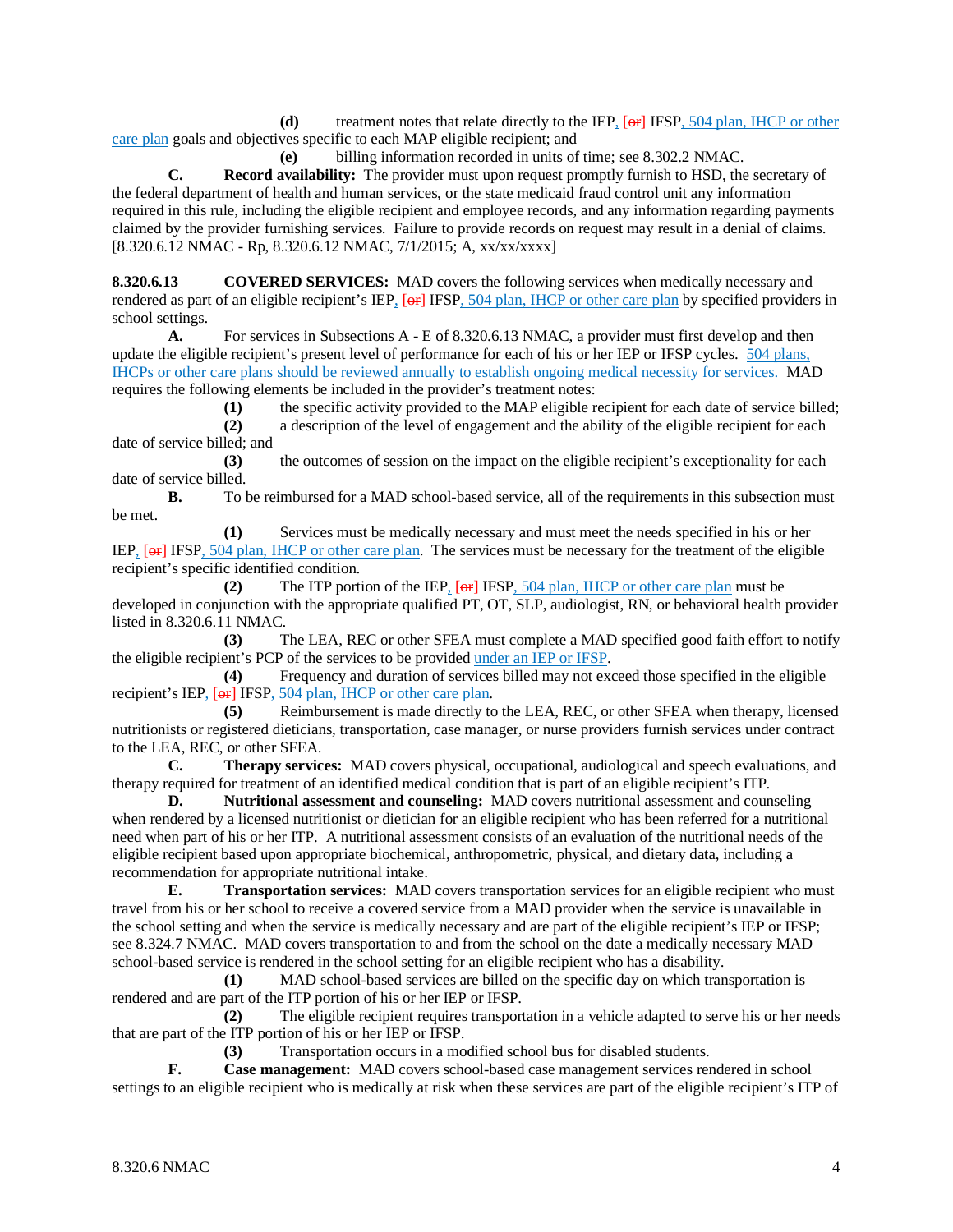his or her IEP or IFSP. Medically at risk refers to an eligible recipient who has a diagnosed physical condition which has high probability of impairing cognitive, emotional, neurological, social, or physical development.

**(1)** The service is developed in conjunction with a qualified case manager.

**(2)** MAD covers the following school-based case management services.

**(a)** The assessment of the eligible recipient's medical, social and functional abilities at least every six months, unless more frequent reassessment is indicated by the eligible recipient's condition.

**(b)** The development and implementation of a comprehensive case management plan of care that helps the eligible recipient retain or achieve the maximum degree of independence.

**(c)** The mobilization of the use of natural helping networks, such as family members, church members, community organizations, support groups, friends, and the school, if the eligible recipient is able to attend.

**(d)** Coordination and monitoring of the delivery of services, evaluation of the effectiveness and quality of the services, and revision of the case management plan of care as necessary.

**(e)** All services must be delivered to be eligible for MAD reimbursement.

**(3)** An eligible recipient has the freedom to choose a case management service provider. MAD will pay for only *one* case management provider to furnish services to an eligible recipient at any given time period. If an eligible recipient has a case manager or chooses to use a case manager who is not employed or under contract to the LEA, REC or other SFEA, the LEA, REC or other SFEA must coordinate with the case manager in the development of the eligible recipient's ITP.

**G. Nursing:** MAD covers certain nursing services required for treatment of a diagnosed medical condition that qualifies an eligible recipient for an IEP or IFSP when provided by a licensed RN or LPN. Nursing services require professional nursing expertise and are provided by a licensed RN or a LPN and must be provided in accordance with the New Mexico Nursing Practice Act and must be a covered MAD service. Delegated nursing services which are tasks in accordance with the New Mexico board of nursing that may be delegated by the RN to unlicensed school personnel. Delegated staff may include, but is not limited to, school or contracted staff, such as health assistants, teachers, teacher assistants, therapists, school administrators, administrative staff, cafeteria staff, or personal care aides.

**H. Behavioral health services:** MAD covers counseling, evaluation and therapy required for treatment of an identified behavioral health condition that is part of an eligible recipient's ITP.

**I. Telemedicine services:** MAD covers school-based services provided via telemedicine; see 8.310.2 NMAC.

**J. Administrative activities**: MAD covers the cost of certain administrative activities that directly support efforts to provide health-related services to a MAP eligible recipient with special education [and] or health care needs. These administrative activities include, but are not limited to, providing information about MAD services and how to access them; facilitating the eligibility determination process; assisting in obtaining transportation and translation services when necessary to receive health care services; making referrals for MAD reimbursable services; and coordinating and monitoring MAD covered medical services.

**(1)** Payment for an allowable administrative activity is contingent upon the following:

**(a)** the LEA, REC or other SFEA must complete a MAD PPA to become an approved school-based health services provider;

**(b)** the LEA, REC or other SFEA must enter into a GSA with HSD and agree to abide by the terms and conditions of the GSA;

**(c)** the LEA, REC or other SFEA must submit claims for allowable administrative activities in accordance with federal and state regulations, rules and guidelines.

**(2)** A provider or contractor coordination with the school or contractor or in consultation with principals, school counselors, or teachers are not billable as a service by the provider. The provider must consult with the school to determine if the school will include such activities in its contract with the provider or contractor. The school may not bill MAD separately for these services but can include the costs as administrative costs.

**(3)** Administrative claiming is subject to compliance reviews and audits conducted by HSD, the state medicaid fraud control unit and the Centers for Medicare and Medicaid Services (CMS). By signing the MAD PPA, the LEA, REC or other SFEA agrees to cooperate fully with HSD, the state medicaid fraud control unit and CMS in the performance of all reviews and audits and further agrees to comply with all review and audit requirements.

[8.320.6.13 NMAC - Rp, 8.320.6.13 NMAC, 7/1/2015; A, 2/1/2020; A, xx/xx/xxxx]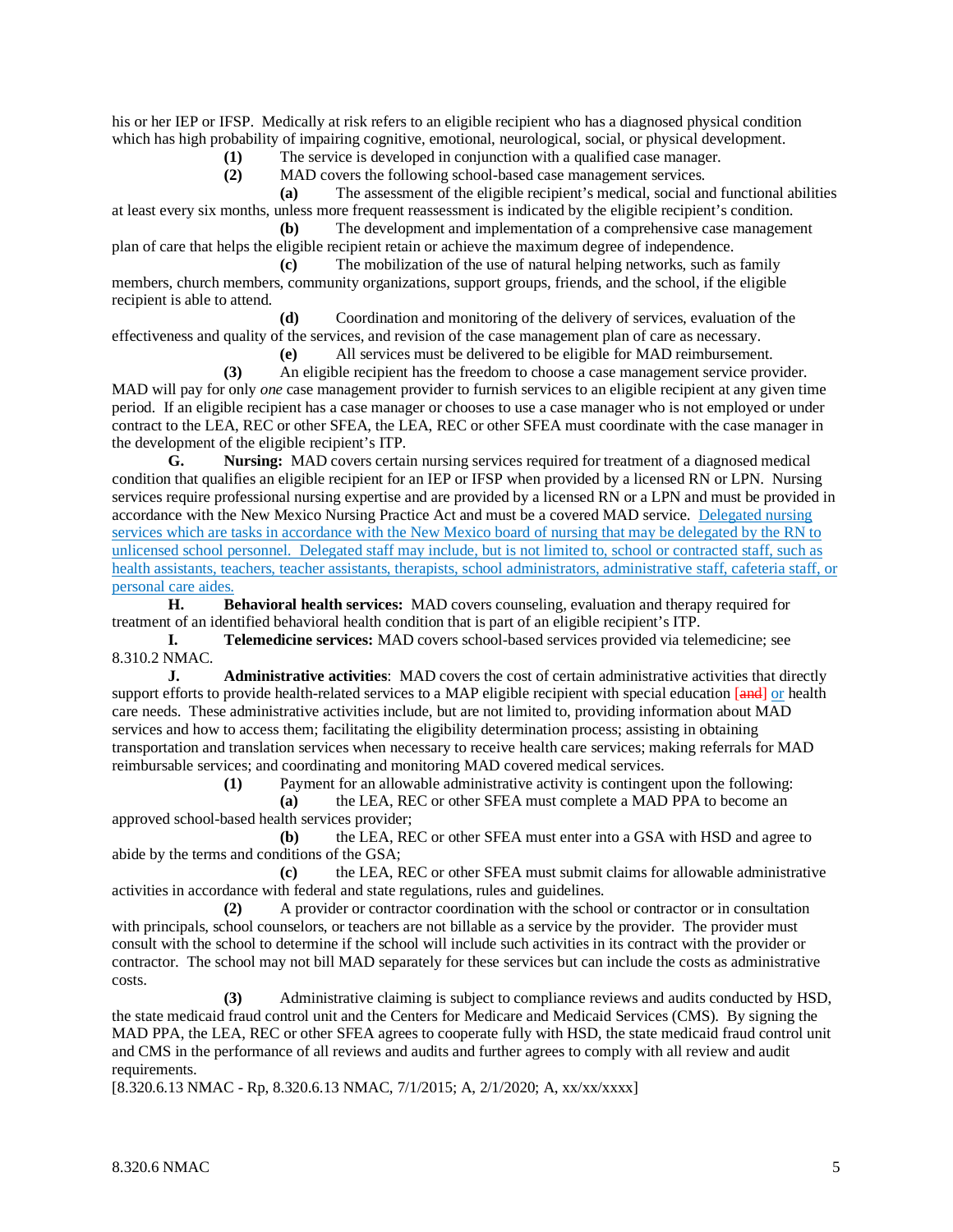## **8.320.6.14 INDIVIDUALIZED TREATMENT PLAN:**

- **A.** The ITP must specify:<br>(1) the eligible re
	- **(1)** the eligible recipient's objectives and goals; and
	- **(2)** the duration, the frequency of the service for the eligible recipient.

**B.** The plan is developed by the LEA, REC or other SFEA in conjunction with the eligible recipient, his or her family, and applicable service providers.

**C.** The ITP is a plan of care agreed upon by the eligible recipient, his or her parents or legal guardians, the evaluating therapists, the IEP or IFSP committee, and the eligible recipient's teacher, all of whom are included in the IEP or IFSP. The ITP utilizes the eligible recipient's health history, medical and educational evaluations and recommendations by the PCP and other medical providers, as applicable. If medical needs are identified in the IEP or IFSP, the medical portion of the IEP or IFSP is the eligible recipient's ITP. The ITP must be incorporated into the IEP or IFSP.

D. For purposes of medicaid expansion, school-based services may also be listed in a section 504 accommodation plan pursuant to 34 CFR 104.36, an individual health care plan, or are otherwise determined to be medically necessary as appropriate for each covered service.

[8.320.6.14 NMAC - Rp, 8.320.6.14 NMAC, 7/1/2015; A, xx/xx/xxxx]

**8.320.6.15 NON-COVERED SERVICES:** MAD school-based services billed in school settings are subject to the limitations and coverage restrictions that exist for other MAD services; see 8.301.3 NMAC. MAD does not cover the following services.

- **A.** Services classified as educational.<br>**B.** Services to non-MAP eligible indi-
- **B.** Services to non-MAP eligible individuals.
- **C.** Services billed by a practitioner outside his or her area of expertise.
- **D.** Vocational training that is related solely to specific employment opportunities, work skills or work settings.

**E.** Services that duplicate services billed outside the school setting unless determined to be medically necessary and MAD or its designee gave prior authorization for the service.

**F.** Services not identified in the eligible recipient's IEP, [ $\Theta$ F] IFSP, 504 plan, IHCP or other care plan. **G.** Transportation services listed below:

**(1)** transportation that a MAP eligible recipient would otherwise receive in the course of attending school;

**(2)** transportation for the eligible recipient with special education needs under the Individuals with Disabilities Education Act (IDEA) who rides the regular school bus to and from school with non-disabled children; and

**(3)** transportation of a minor aged child, such as a sibling of the eligible recipient who is simply accompanying the eligible recipient to a MAD service.

[8.320.6.15 NMAC - Rp, 8.320.6.16 NMAC, 7/1/2015; A, xx/xx/xxxx]

**8.320.6.16 PRIOR AUTHORIZATION AND UTILIZATION REVIEW:** Certain procedures or services identified in the UR instructions may require prior authorization from MAD or its designee. Services for which prior authorization was obtained remain subject to UR at any point in the payment process. All services are subject to UR for medical necessity and program compliance. Reviews can be performed before services are furnished, after services are furnished and before payment is made, or after payment is made.When services are billed to and paid by a coordinated services contractor authorized by HSD, the provider must follow that contractor's instructions for authorization of services. A specific service may have additional prior authorization requirements listed in the service's prior authorization section. The prior authorization of a service does not guarantee that an individual is eligible for a MAD service. A provider must verify that an individual is eligible for a specific MAD service at the time the service is furnished and must determine if the eligible recipient has other health insurance. A provider who disagrees with the denial of a prior authorization request or other review decision can request a reconsideration**.** [8.320.6.16 NMAC - Rp, 8.320.6.17 NMAC, 7/1/2015]

**8.320.6.17 REIMBURSEMENT:** Reimbursement to the LEA, REC, or SFEA is not contingent upon billing a third party payer first when the eligible recipient has other insurance. MAD is generally the payer of last resort. However, if medical services are included in the eligible recipient's IEP, [ $\Theta$ r] IFSP, 504 plan, IHCP or other care plan, and an exception is created under 42 USE 1396b(c),  $20$  USC 1412(a)(12) and 34 CFR 300.142., and the services are otherwise covered by MAD, then MAD is authorized to pay for such services. The LEA, REC, or other